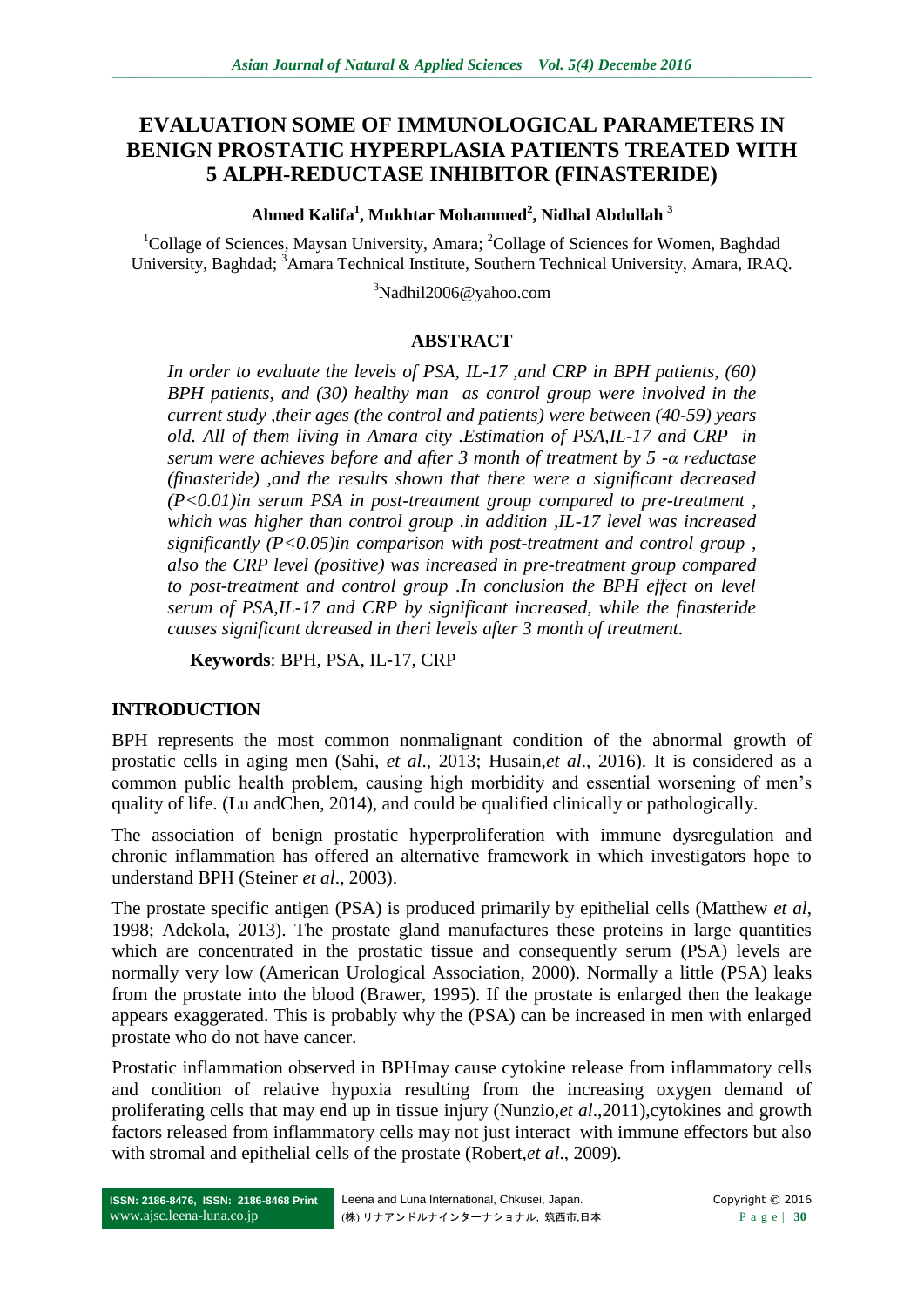Regulatory derangement in BPH also occurs at another level via the pro-inflammatory cytokine IL-17.This cytokine, which is increase in activated T lymphocytes and perhaps in epithelial and smooth muscle cells in BPH (Lee and Peehl, 2004).

C-reactive protein (CRP) was the first acute phase protein tobe described and comprises the nonspecific physiological and biochemical responses to most forms of tissue damage, infection, inflammation, and malignant neoplasia (AL-Taee,2005).If inflammation in the prostate leads to prostatic growth, and if systemic CRP levels reflect prostatic inflammation, correlations between CRP levels and rapid changes in prostatic growth might be observed (Ghazi ,2012). This search aimed to evaluate PSA,IL-17 and CRP in BPH patients before and after finasteride treatment.

## **MATERIALS AND METHODS**

This study was carried out at the AL-Sadder Teaching Hospital/Missan, in the period from April 2015 to April 2016,including (40) patient with mean age (53.25±4.85) who had Benign Prostatic Hyperplasia, this group considered as pre-treated group  $(1<sup>st</sup>$  group) (before treated with finasteride drug 5mg/daily), and post-treated group  $(2<sup>nd</sup>$  group)which treated with the finasteride drug 5mg/daily for 3 month .Beside these two groups, we have another (40)healthy man with mean age  $(48.9\pm5.1)$  which as control group  $(3<sup>rd</sup>$  group).

## **Experimental Design**

Patients completed a previously validated baseline questionnaire. Prostate size and configuration was determined by DRE and ultrasounds (transabdominl). Patients were treated with a 5mg/day dose of finasteride for at least 3 month, the blood collection from the patients before start with drug (pretreated) and after 3 month of the treatment (post treated).

## **Collection of Blood Sample**

5ml of venous blood were collected from the patients and control group at (8-10 AM ), the blood sample was left for around 15 minutes to clot at room temperature, and then separated by centrifugation at (3000 rpm) for (5 min), collect serum to perform the following tests:

# *Measurement of Serum Total Protein Specific Antigen (TPSA)*

Total PSA level was measured using VIDAS instrument and commercial kit based on ELFA technique (Enzyme Linked Fluorescent Assay).using kit manufactured by BioMerieux company (BioMerieux,2015) **.**

# *Measurment of Serum Cytokines IL-17*

Serum level of cytokine (IL-17) was quantitatively estimated in serum of BPH patient and healthy control by ELISA method using ready kits manufactured by Elbascience company (Elbascience, 2014).

# *Measurement of Serum C - reactive protein (CRP)*

The CRP-latex is a slide agglutination test was used for the qualitative and semi-quantitative detection of C-Reactive Protein in human serum. Latex particles coated with goat IgG antihuman CRP are agglutinated within 2 minutes when mixed with samples containing CRP. (Fisher and Nakamura, 1976).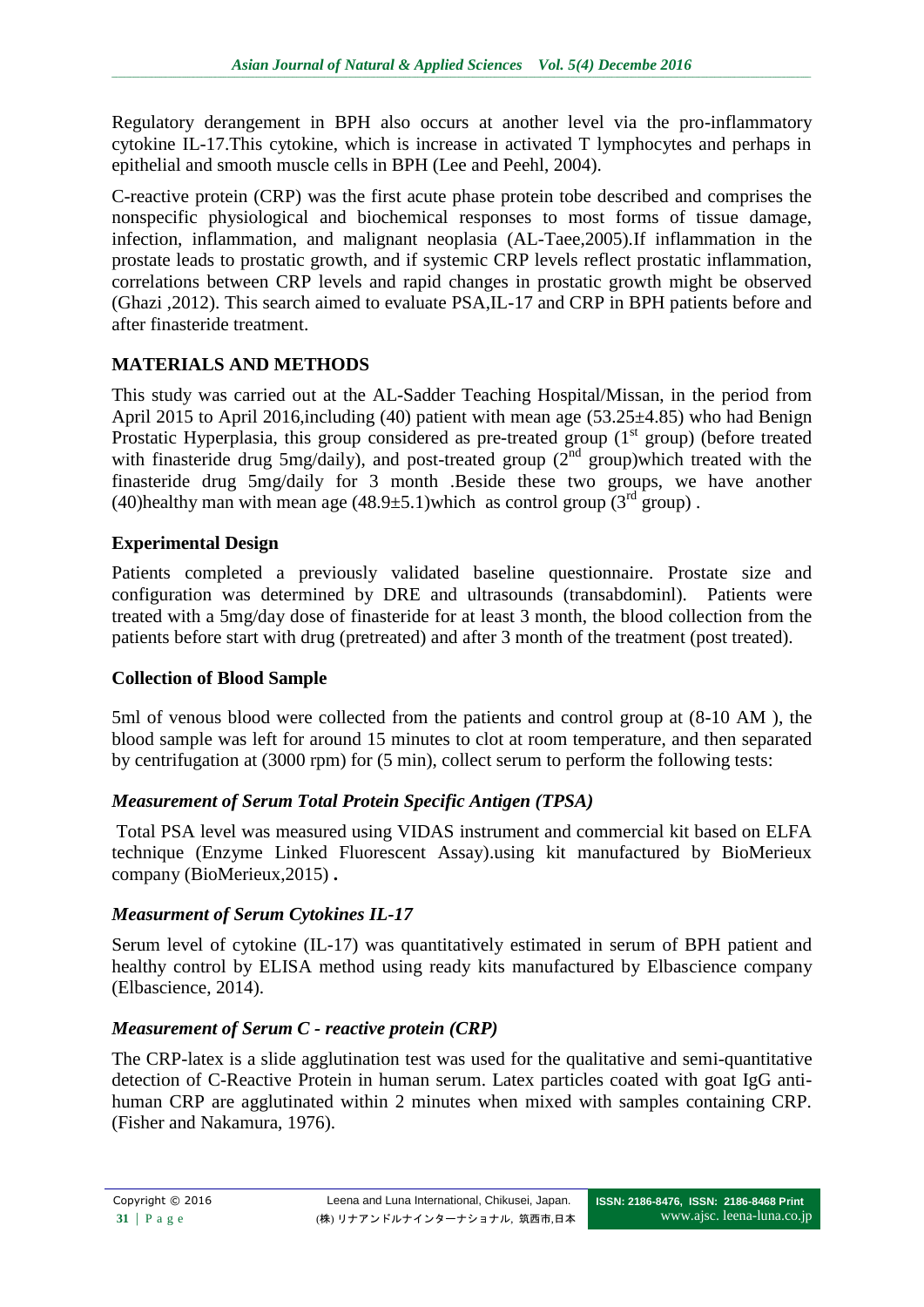### **RESULTS**

#### **Total Prostate Specific Antigen (TPSA)**

The results revealed that TPSA level in the  $2^{nd}$  group was  $(2.21 \pm 1.40 \text{ ng/ml})$  decreased significant(P<0.05) comparison with  $1<sup>st</sup>$  group  $(3.34 \pm 2.62 \text{ ng/ml})$  and not significant compared to  $3^{rd}$  group  $(1.62 \pm 1.10$ ng/ml), the later decreased significantly(P<0.01) comparison with  $1<sup>st</sup>$  group, table (1), figure (1).

**Table 1. The effect of finasteride drug on the levels of serum PSA and IL-17 in study groups**

| parameters      | $I^{st}$ group      | $2^{nd}$ group   | $3^{rd}$ group   | P value    |
|-----------------|---------------------|------------------|------------------|------------|
| TPSA(ng/ml)     | $3.34 \pm 2.62$     | $2.21 \pm 1.40$  | $1.62 \pm 1.10$  | $0.004$ ** |
| IL-17 $(pg/ml)$ | $260.93 \pm 102.47$ | $27.5 \pm 10.34$ | $21.19 \pm 7.25$ | $0.000**$  |

The values represent  $Mean \pm SD$ 

different letters refer to significant differences between groups Similar letters refer to no significant differences between groups \*\*P<0.01 is significant



Figure 1: The effect of finasteride drug on the level of serum PSA for treated groups

#### **Interleukin-17 (IL-17)**

The results revealed that level of IL-17 in 1<sup>st</sup> group was  $(260.93 \pm 102.47 \text{ pg/ml})$  increased significantly(p<0.01) compared to 2<sup>nd</sup> group (27.5  $\pm$  10.34 pg/ml) and 3<sup>rd</sup> group (21.19  $\pm$ 7.25 pg/ml), but no significant differences between  $2^{nd}$  and  $3^{rd}$  group, table (1) figure (2).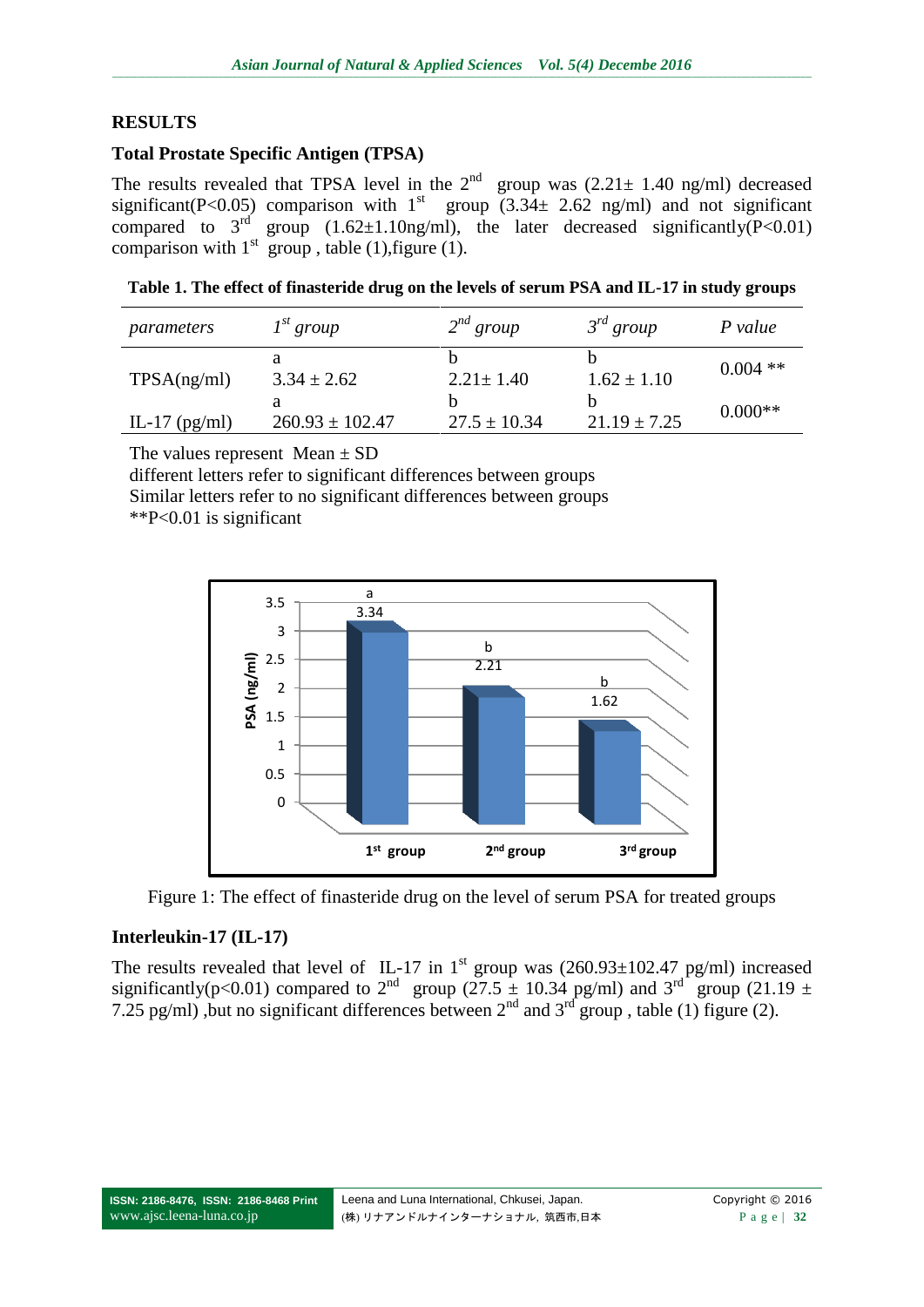

Figure 2: The effect of finasteridedrug on the level of serum IL-17 for the treated groups

## **C-RreactiveProtein (CRP)**

Significant increased (P<0.05) positive percentage of CRP level in  $1<sup>st</sup>$  group (16.67%) compared to  $2^{nd}$  group (6.67%) and  $3^{rd}$  group (10%). Also there was significant difference(P<0.05) in negative percentage between  $1^{st}$  group (83.33%),  $2^{nd}$  group(93.33%), and  $3<sup>rd</sup>$  group(90%), table (2) figure (3).

| Table 2. The effect of finasteride drug on the percentage of positive CRP in treated groups |  |  |
|---------------------------------------------------------------------------------------------|--|--|

|              |                 | $I^{st}$ group |       | $2^{nd}$ group |       | $3^{rd}$ group |       |           |
|--------------|-----------------|----------------|-------|----------------|-------|----------------|-------|-----------|
| Parameters   |                 | No.            | %     | No.            | $\%$  | No.            | %     | P-value   |
| CRP          | Positive        | 5              | 16.67 | 2              | 6.67  | 3              | 10.00 | $0.0473*$ |
| (mg/L)       | <b>Negative</b> | 25             | 83.33 | 28             | 93.33 | 27             | 90.00 | $0.0473*$ |
| <b>Total</b> |                 | 30             | 100%  | 30             | 100%  | 30             | 100%  | $---$     |
| $P-value$    |                 | 0.0001         | $**$  | $0.0001$ **    |       | $0.0001$ **    |       | ---       |

 $*(P<0.05), ** (P<0.01).$ 



Figure 3: The effect of finasteride drug on the positive percentage of CRP in treated groups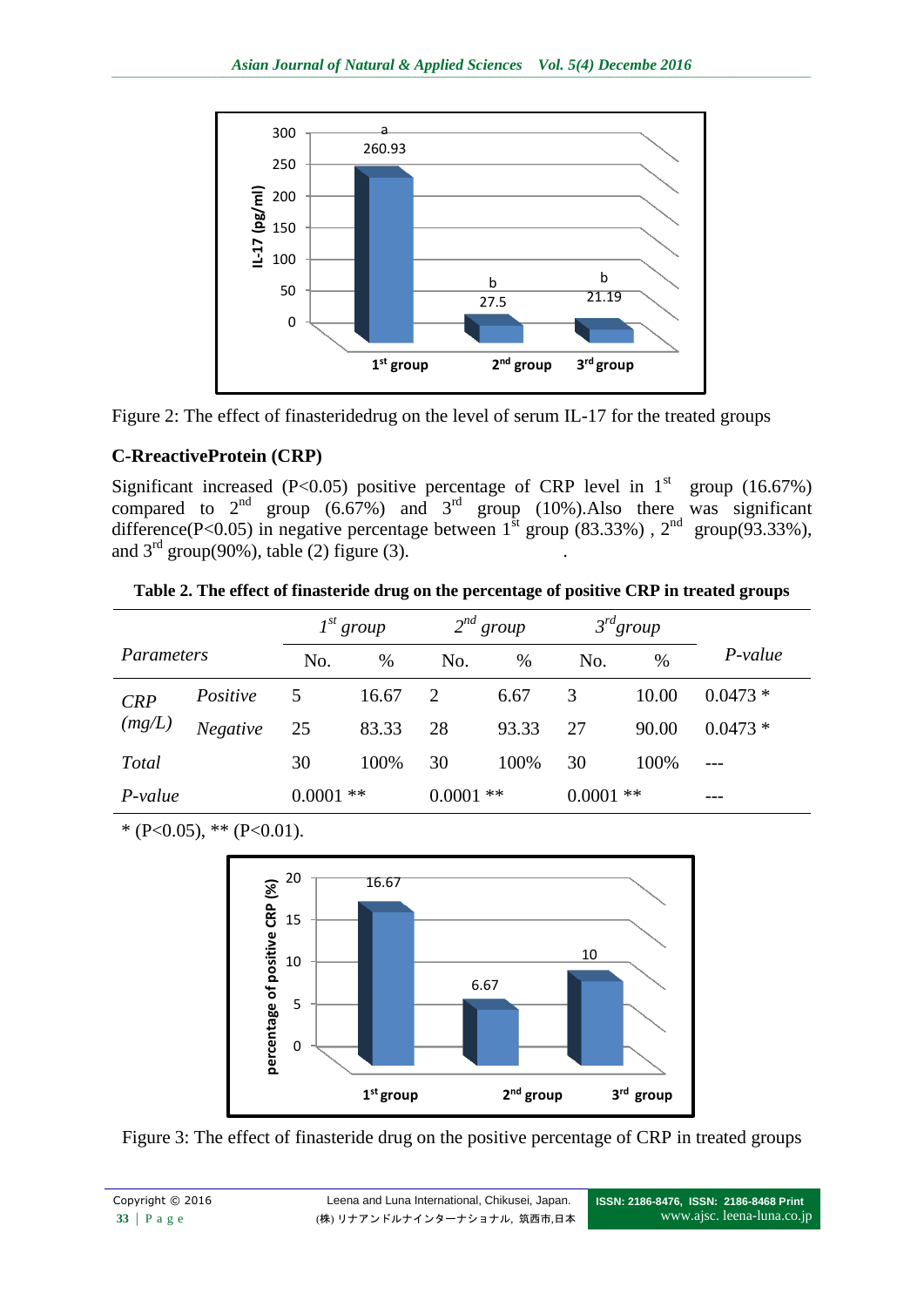#### **DISCUSSION**

#### **Total Prostate Specific Antigen (TPSA)**

The normal value should be less than 4 ng/ml (Praveen, 2013) and a PSA level more than 1.5 ng/ml is recommended as a surrogate criterion for initiating therapy with 5α-reductase inhibitor (Sarma and John, 2012).

Elevated serum PSA levels in 1stgroup are probably aproduct of disruption of cellular architecture within the prostate gland, serum PSA is a reflection of epithelial cell volume, in that the more of these cells present, the higher the serum PSA. The loss of the barrier afforded by the basal layer and basement membranes within the normal gland is a likely site for the egress of PSA into the circulation (Mohammad, 2012; Jebor, et al. 2014). Our resultsagreewith, Al-saadi (2013) who observeda highly significant increased in BPH and BPH/LUTS patients ,elevate serum PSA level has an important marker of many prostate diseases including BPH, prostatitis, and PCa, however ,25%- 30% of the patients with clinically local disease will experience a clinical or a biochemical relapse i.e. increasing serum PSA level (D,Amico, et al. 2004). Decreased level of PSA in 2nd group due to finasteride affects .PSA in a highly predictable way cause a similar percentage reduction of about 50% (Guess, et al.,1993) , Guess, et al.(1993) reported that reduced PSA level by-41% at 6 months and at 12 months was -50%, similarity to results of(Kapoor,2012; Merck,2013; Magelan Medical Administration, 2015). Praveen (2013) reported the finasteride decreases PSA levels by 40-50%. Also, Hbib, et al. (1997) and Stanczyket al. (2013) reported in the finasteride treated group, PSA decreased from baseline to 1 month by 23.2%,the change in PSA decreased further to 46.1% and 55,1% at 3 and 12 month of treatment respectively.

#### **Interleukin-17 (IL-17)**

There were significantly differences among study groups that due to inflammatory infiltrates containing leucocytes associated with acute and chronic inflammation which is highly implicated in the BPH pathogenesis and progression (Nickel ,et al., 2008; Corona,et al., 2014; Q He, et al., 2016), also activated prostate-associated lymphoid tissue (PALT) stimulates the proliferation of other immuncompetent cells lead to an upregulation of several proinflammatorychemokines and cytokines (Corona, et al., 2014) .

Cytokines are important molecules responsible for inflammation secreted in response to tumors and often by tumor cells. Single nucleotide polymorphisms (SNPs) in promoter region of cytokine genes have been shown to alter the level of cytokines. Several polymorphisms in cytokines, both functional and nonfunctional have already been reported to have positive associations with prostatic growth (Kesarwani and Mittal, 2010) .

The inflammatory process is highly implicated in the pathogenesis of BPH and progression (Nickel, et al., 2008; Corona, et al., 2014). Inflammation is well established to be an amplificatory factor in prostate tumorigenesis (De Angulo ,et al. 2013), many studies have showed that the majority of lymphocytes in BPH tissue were T-lymphocytes, infiltration of chronically T lymphocytes and secretion of inflammatory cytokines with the prostatic gland are considered a determinant factor in BPH pathogenesis and progression (Fan, et al., 2014). . The most important potential cause for immune response in prostate is the prostatic microenvironment (Fibbi, et al., 2010). BPH epithelial cells, an important component of prostatic microenvironment, are suggested as a key role of the induction of immune-mediated inflammatory processes. On the other hand, intraprostatic DHT could affect function of epithelial cell directly (Fan ,et al., 2014). Our data are not consistent with a previous report of Vignozzi, et al. (2012) who highlighted that DHT exerts an immune regulatory role on human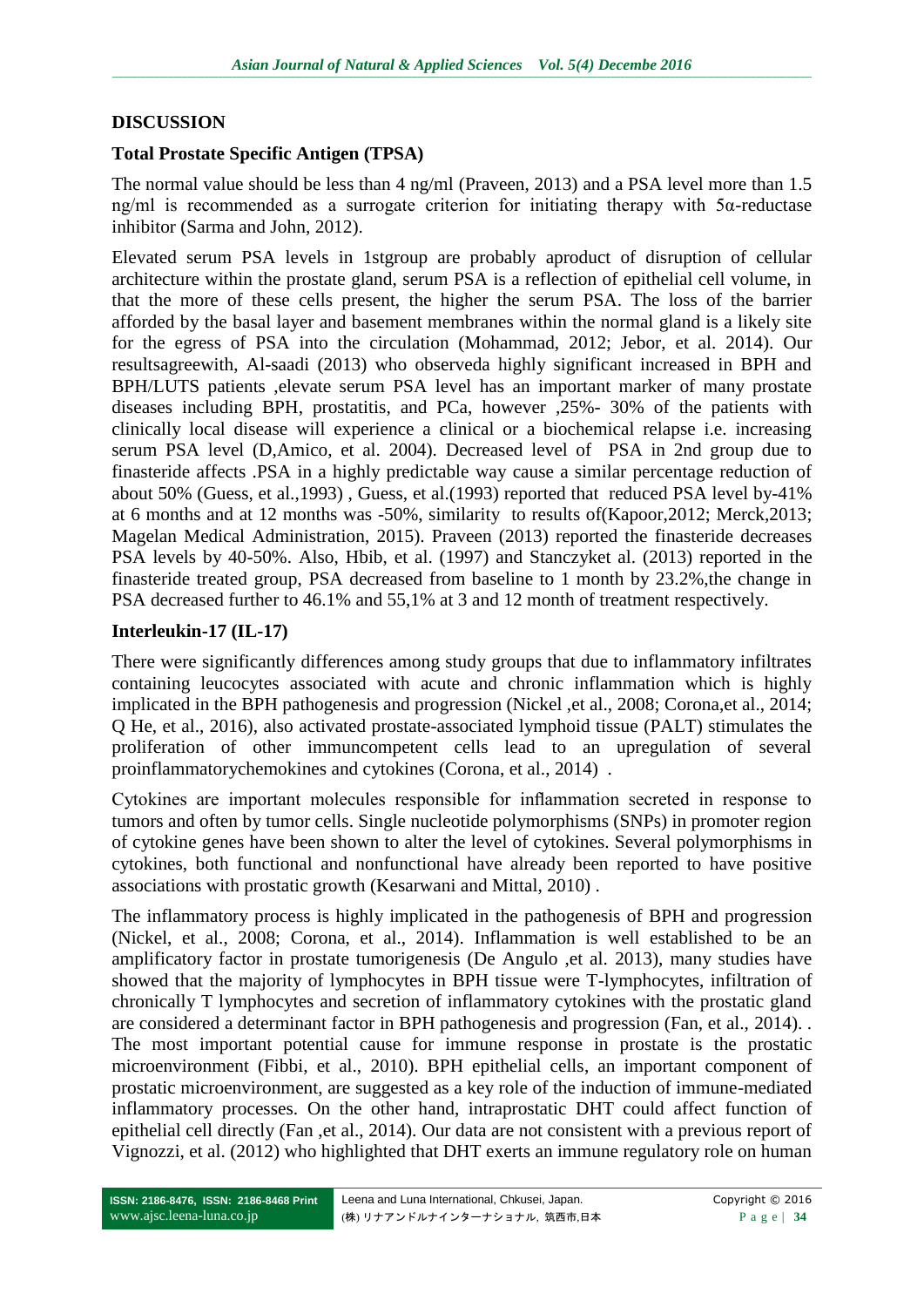prostatic stromal cells, inhibiting their potential to actively induce and/or sustain autoimmune and inflammatoryresponses. .Numasaki ,et al., (2003) reported that tumors with IL-17 grow more rapidly than controls in immunocompetent and irradiated mice, vascular elements of tumor tissues in IL-17 transfectants were significantly increased when compared with those of controls, suggest that IL-17 may accelerate in vivo tumor growth via acting as an angiogenic factor ,it is markedly promoted the development of microvessel-like structures ,therefore, IL-17 promotes angiogenesis via stimulation of vascular endothelial cell migration and cord formation. Steiner ,et al.(2003) reported the IL-17 expression was very weak and restricted to lymphocytes in normal prostate while in 79% of BPH specimens, the IL-17m RNA and protein expression was increased ,that could be shown for activated BPH-T cells suggest that IL-17 expression ,at least in prostate is not restricted to T-cell ,but is also expressed by BPH epithelial and smooth muscle cells.

The IL-17 level reduced in post-treatment group compared to pre-treatment group that due to effect of finasteride which resulted in reduced levels of systemic cytokines, this was accompanied by a reduced posttraumatic cytokine (Frink, et al. 2007), the finasteride administration prevented the increase in cytokine level, cytokine production normally observed after trauma was prevented by treatment with finasteride .

## **C-Rreactive Protein (CRP)**

Increased percentage of CRP level (positive) in pre-treatment may be due to acute or chronic prostatic inflammation and might be related to the severity LUTS in BPH patients (Q He, et al., 2016) ,also may be due to induced by IL-6 which plays an important role in immune and acute-a phase inflammation responses and acute on hepatocytes to increase the synthesis of CRP and other acute phase reactant proteins (Chang, et al.2010).

Schenk, et al. (2010) demonstrated that circulating levels of inflammatory markers, include elevated CRP and IL-6 were associated with risk of incident, symptomatic BPH.

Rohrmann, et al. (2005) mentioned that men with a CRP level above the limit of detection (>3.00 mg/l) were 1.47 times more likely to have three or more BPH symptoms than men with a CRP concentration below the detection limit (not statistically significant).

## **CONCLUSION**

The present study concluded to the BPH affects on some immunological parameters as PSA, IL-17, and CRP that increased significantly in BPH patients when compared to healthy. The 5-alph reductase inhibitor (finasteride) cause decreasing significantly in levels their, that meaning decreasing prostate volume and reduce in inflammation, thus reduce or ablation BPH severity.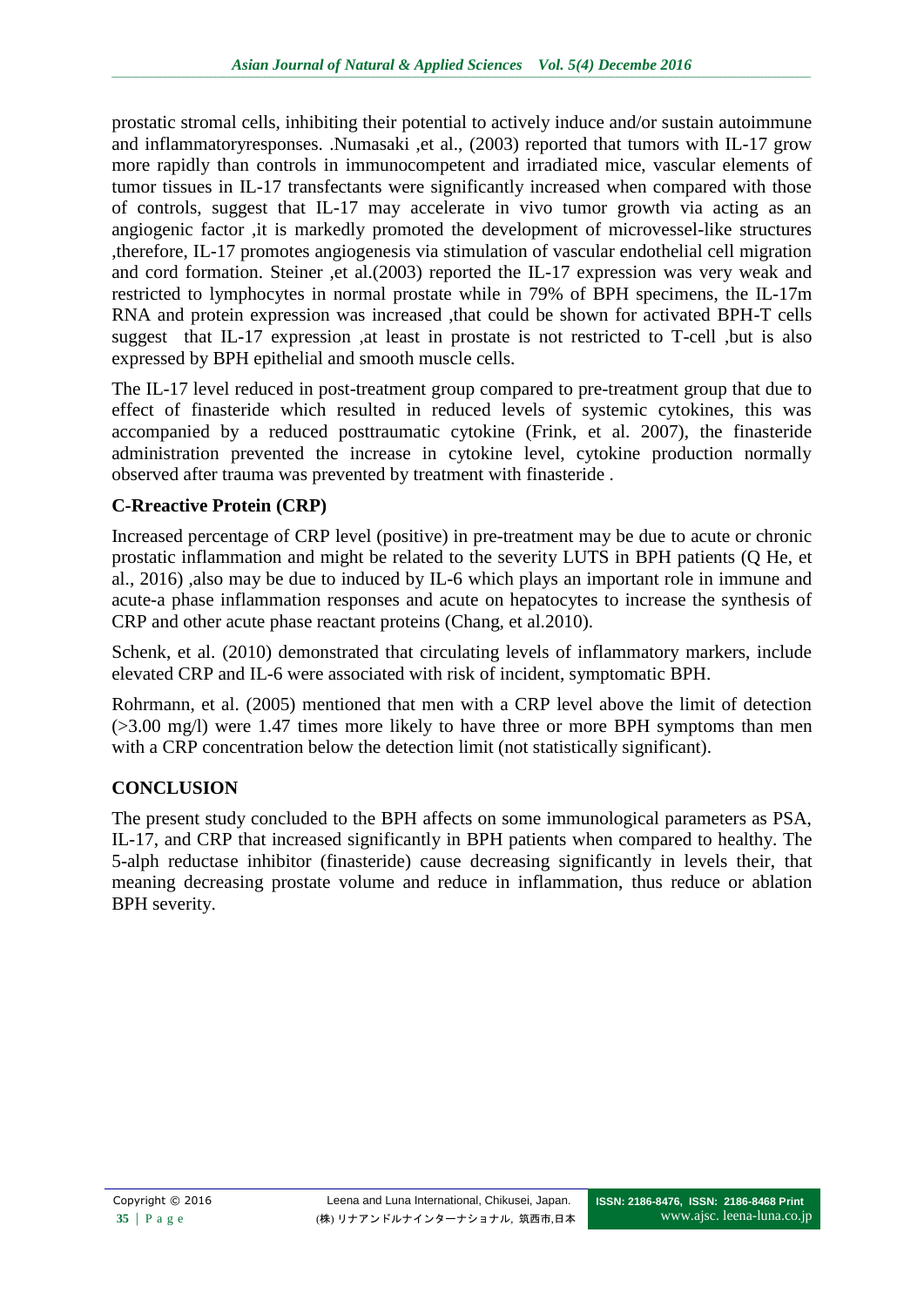#### **REFRENCES**

- [1] Adekola S.A., Popoola O.A., Ogundiran S.M., Oparinda D. P., & Onuegu A.J. (2013). Is gamma glutamyl transferase a diagnostic marker of prostate disease? *International Journal of Medicine and Biomedical Research, 2* (2).
- [2] AL-Taee, F. M. D. (2005). *Estimation of the total and free PSA together with other parameters in the diagnosis of benign hyperplasia and malignancy of the prostate*. Mosul: College of Medicine. University of Mosul.
- [3] Al-Saadi, E. (2013). Study of some biochemical and immunological parameters in Iraqi benign prostatic hyperplais and lower urinary tract symptoms patients. *Kerbala Jounal of Pharmaceutical Sciences, 5*.
- [4] American Urological Association. (2000). Prostate specific antigen (PSA): Best practice policy. *Oncology, 14*(2), 267-286.
- [5] BioMerieux, S. A. (2015). *Vidas TPSA.092961: Chemin de l'Orme 69280 Marcy-Etoile-France*. Retrieved from www.biomerieux.com.
- [6] Brawer, M.K. (1995). How to use prostate specific antigen in early detection or screening for prostate carcinoma. *CA. Cancer. J. Clin., 45*.
- [7] Chan, S. W. (2011). Pathology and medical therapy of benign prostatic hyperplasia. *Medical Bulletin, 16* (6).
- [8] Corona, G., Vignozzi, L., Rastrelli, G., & Lotti, F. (2014). Benign prostatic hyperplasia: A new metabolic disease of the aging male and its correlation with sexual dysfunctions. *International Journal of Endocrinology, 2014*.
- $[9]$ D'Amico, A.V., Chen, M.H., Roehl, K. A., & Catalona, W.J. (2004). Preoperative PSA velocity and the risk of death from prostate cancer after radical prostatectomy. *[N.](http://www.ncbi.nlm.nih.gov/pubmed/15247353)  [Engl. J. Med.](http://www.ncbi.nlm.nih.gov/pubmed/15247353)*, *8351* (2), 125-35.
- [10] De Angulo, A., [Faris, R.](http://www.ncbi.nlm.nih.gov/pubmed/?term=Faris%20R%5BAuthor%5D&cauthor=true&cauthor_uid=23532664), [Cavazos, D.](http://www.ncbi.nlm.nih.gov/pubmed/?term=Cavazos%20D%5BAuthor%5D&cauthor=true&cauthor_uid=23532664), [Jolly, C.](http://www.ncbi.nlm.nih.gov/pubmed/?term=Jolly%20C%5BAuthor%5D&cauthor=true&cauthor_uid=23532664), [Daniel, B.](http://www.ncbi.nlm.nih.gov/pubmed/?term=Daniel%20B%5BAuthor%5D&cauthor=true&cauthor_uid=23532664), & [DeGraffenried, L.](http://www.ncbi.nlm.nih.gov/pubmed/?term=DeGraffenried%20L%5BAuthor%5D&cauthor=true&cauthor_uid=23532664) (2013). Age-related alterations in T-lymphocytes modulate key pathways in prostate tumorigenesis. *Prostate, 73*(8), 855-64.
- [11] Elabscience. (2014). Human IL-17 (Interleukin 17). *ELISA kit. Catalog No: E-EL-H0105 96T (5th Ed.)*. Retrieved from [www.elabscience.com.](http://www.elabscience.com/)
- [12] [Fan,](http://www.hindawi.com/21753416/) Y. , [Hu,](http://www.hindawi.com/84680251/) S. , [Liu,](http://www.hindawi.com/17094782/) J., [Xiao,](http://www.hindawi.com/64192082/) F., [Li,](http://www.hindawi.com/25269503/) X., [Yu,](http://www.hindawi.com/42817917/) W., [Cui,](http://www.hindawi.com/71868205/) Y., [Sun,](http://www.hindawi.com/39104632/) M., [Lv,](http://www.hindawi.com/10192370/) T., [Qun](http://www.hindawi.com/82348630/) [He,](http://www.hindawi.com/82348630/) Q., & [Jie,](http://www.hindawi.com/78764946/) J. J. (2014). Low Intraprostatic DHT Promotes the Infiltration of CD8+ T Cells in BPH Tissues via Modulation of CCL5 Secretion. *Mediators of Inflammation, 2014*, 9.
- [13] Fibbi, B., Penna, G., Morelli, A., Adorini, L., & Maggi, M. (2010). Chronic inflammation in the pathogenesis of benign prostatic hyperplasia. *Int. J. Androl., 33*, 475–488.
- [14] *Frink, M., Hsieh, C., Hu, S., Hsieh, Chi Hsun, Pape, H., Choudhry, M. A., Schwac, M. G., Bland, K. I., & Chaudry, I.H. (2007). Mechanism of salutary effects of finasteride on post-traumatic immune/inflammatory response upregulation of estradiol synthesis. Ann.Surg., 246, 836-843.*
- [15] *Fisher, C. L., & Nakamura, R. (1976). (Title???). Am.J.Clin.Path., 66, 840.*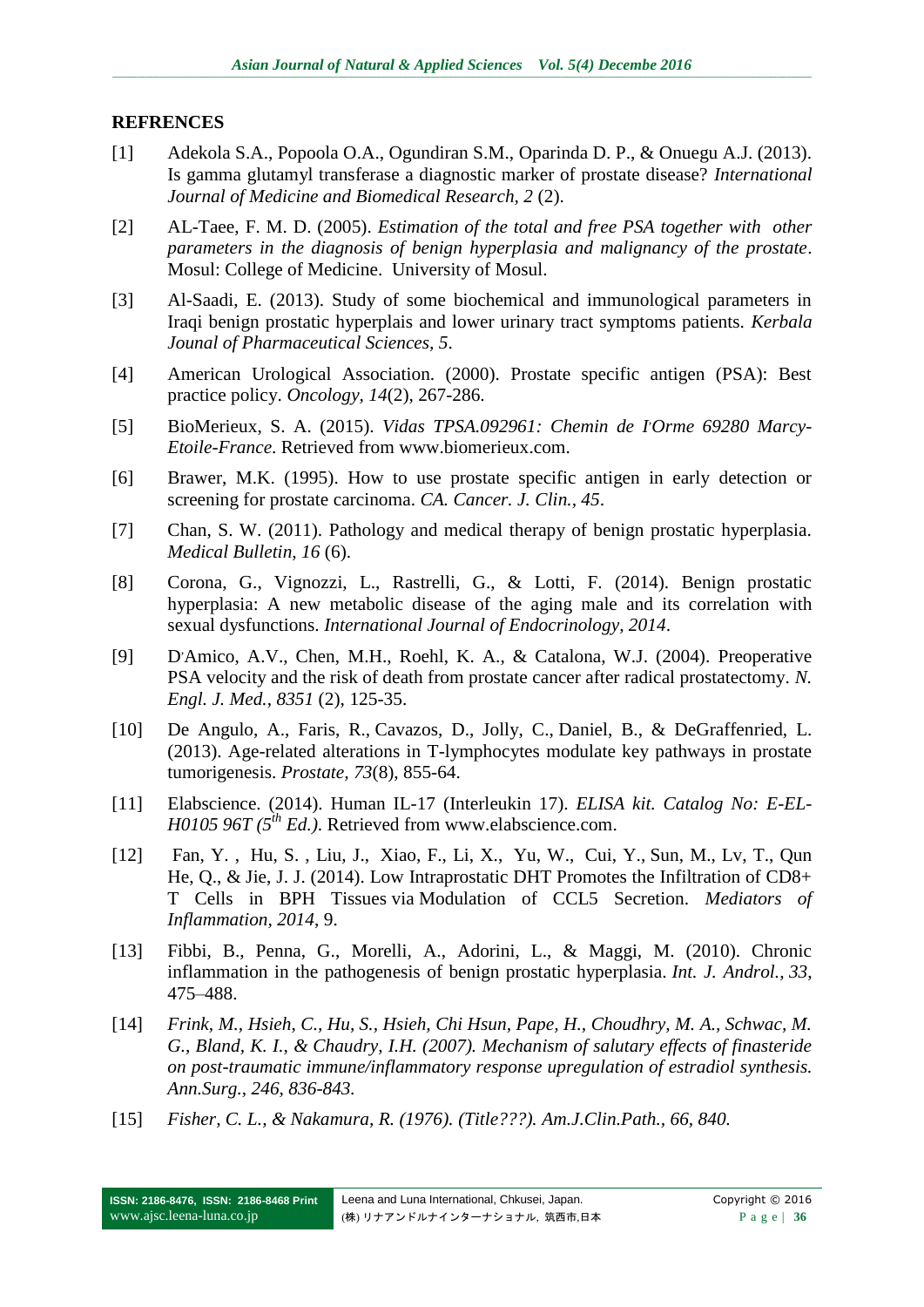- [16] Ghazi, N.M. (2012). *Estimation of the levels of Androgen and Estradiol in Sera of Iraqi Patients with Benign Prostatic Hyperplasia.* Baghdad: University of Baghdad.
- [17] Guess, H. A., Heyse, J.F., & Gormley, G. J. (1993). The effect of finasteride on prostate-specific antigen in men with benign prostatic hyperplasia. *The Prostate, 22*, 31-37.
- [18] Hbib, F.K., Ross, M., Tate, R., & Chisholm, G.D. (1997). Differential effect of finasteride on the tissue androgen concentrations in benign prostatic hyperplasia. *Clin Endocrinol, 46* (2), 137-44.
- [19] [He,](http://www.ncbi.nlm.nih.gov/pubmed/?term=He%20Q%5Bauth%5D) Q., [Wang,](http://www.ncbi.nlm.nih.gov/pubmed/?term=Wang%20Z%5Bauth%5D) Z., [Liu,](http://www.ncbi.nlm.nih.gov/pubmed/?term=Liu%20G%5Bauth%5D) G., [Daneshgari,](http://www.ncbi.nlm.nih.gov/pubmed/?term=Daneshgari%20F%5Bauth%5D) F., [MacLennan,](http://www.ncbi.nlm.nih.gov/pubmed/?term=MacLennan%20GT%5Bauth%5D) G. T., & [Gupta,](http://www.ncbi.nlm.nih.gov/pubmed/?term=Gupta%20S%5Bauth%5D) S. (2015). Metabolic syndrome, inflammation and lower urinary tract symptoms – Possible translational links. *[Prostate Cancer Prostatic Dis.,](http://www.ncbi.nlm.nih.gov/entrez/eutils/elink.fcgi?dbfrom=pubmed&retmode=ref&cmd=prlinks&id=26391088) 19* (1), 7-13.
- [20] Husain, I., Shukla1, S., Soni, P., & Husain, N. (2016). Role of androgen receptor in prostatic neoplasia versus hyperplasia. *Journal of Cancer Research and Therapeutics, 12* (1).
- [21] Jebor, M. A., Abood, M.R., & Lilo, R.A. (2014). Biochemical changes in patients with benign prostate hyperplasia. *Journal of Babylon University/Pure and Applied Sciences, 22* (9).
- [22] Kapoor, A. (2012). Benign prostatic hyperplasia (BPH) management in the primary care setting. *Can J. Urol, 19* (1), 10-17.
- [23] [Kesarwani, P.](http://www.ncbi.nlm.nih.gov/pubmed/?term=Kesarwani%20P%5BAuthor%5D&cauthor=true&cauthor_uid=21966102), & [Mittal, R. D.](http://www.ncbi.nlm.nih.gov/pubmed/?term=Mittal%20RD%5BAuthor%5D&cauthor=true&cauthor_uid=21966102) (2010). Association of pro/anti-inflammatory cytokine gene polymorphisms with benign prostate hyperplasia risk. *[Indian J Clin](http://www.ncbi.nlm.nih.gov/pubmed/21966102)  [Biochem.,](http://www.ncbi.nlm.nih.gov/pubmed/21966102) 25* (4), 342-8.
- [24] Lee, K.L., & Peehl, D.M. (2004). Molecular and cellular pathogenesis of benign prostatic hyperplasia. *J. Urol. 172* (5 Pt 1), 1784–1791.
- [25] Matthew, D., Xiaw, Y. Z., & Robert, I.R. (1998). Human prostate specific antigen (PSA): Structure and linkage to the kallikrien-like gene, hGK-1. *Nucl. Aci. Res., 17*(5), 2137.
- [26] Merck, N. J. (2013). *Proscar (package insert)*. USA: Whithouse Station.
- [27] Mohammad, E. J. (2012). The effect of acute urinary retention on the accuracy of serum prostate-specific antigen level measurements. *The Iraqi Postgraduate Medical Journal, 11* (1).
- [28] Magellan Medical Administration (2015). Benign prostatic hyperplasia (BPH) treatments, *Therapeutic Class Review*.
- [29] Nickel, J.C., Roehrborn, C.G., O'Leary, M.P., Bostwick, D.G., Somerville, M. C., & Rittmaster, R. S. (2008). The relationship between prostate inflammation and lower urinary tract symptoms. Examination of baseline data from the REDUCE trial. *Eur.Urol., 54*, 1379–1384.
- [30] [Nunzio, C.](http://www.ncbi.nlm.nih.gov/pubmed/?term=De%20Nunzio%20C%5BAuthor%5D&cauthor=true&cauthor_uid=21497433)D., [Kramer, G.](http://www.ncbi.nlm.nih.gov/pubmed/?term=Kramer%20G%5BAuthor%5D&cauthor=true&cauthor_uid=21497433), [Marberger, M.](http://www.ncbi.nlm.nih.gov/pubmed/?term=Marberger%20M%5BAuthor%5D&cauthor=true&cauthor_uid=21497433), [Montironi, R.](http://www.ncbi.nlm.nih.gov/pubmed/?term=Montironi%20R%5BAuthor%5D&cauthor=true&cauthor_uid=21497433), [Nelson, W.](http://www.ncbi.nlm.nih.gov/pubmed/?term=Nelson%20W%5BAuthor%5D&cauthor=true&cauthor_uid=21497433), [Schröder,](http://www.ncbi.nlm.nih.gov/pubmed/?term=Schr%C3%B6der%20F%5BAuthor%5D&cauthor=true&cauthor_uid=21497433)  [F.](http://www.ncbi.nlm.nih.gov/pubmed/?term=Schr%C3%B6der%20F%5BAuthor%5D&cauthor=true&cauthor_uid=21497433), [Sciarra, A.](http://www.ncbi.nlm.nih.gov/pubmed/?term=Sciarra%20A%5BAuthor%5D&cauthor=true&cauthor_uid=21497433), & [Tubaro, A.](http://www.ncbi.nlm.nih.gov/pubmed/?term=Tubaro%20A%5BAuthor%5D&cauthor=true&cauthor_uid=21497433) (2011). The controversial relationship between benign prostatic hyperplasia and prostate cancer: the role of inflammation. *[Eur. Urol.](http://www.ncbi.nlm.nih.gov/pubmed/21497433) 60* (1), 106-17.
- [31] Numasaki, J. M., Fukushi, M. O. (2003). *Interleukin-17 promotes angiogenesis and tumor growth. Blood, 101* (7), 2620–2627.